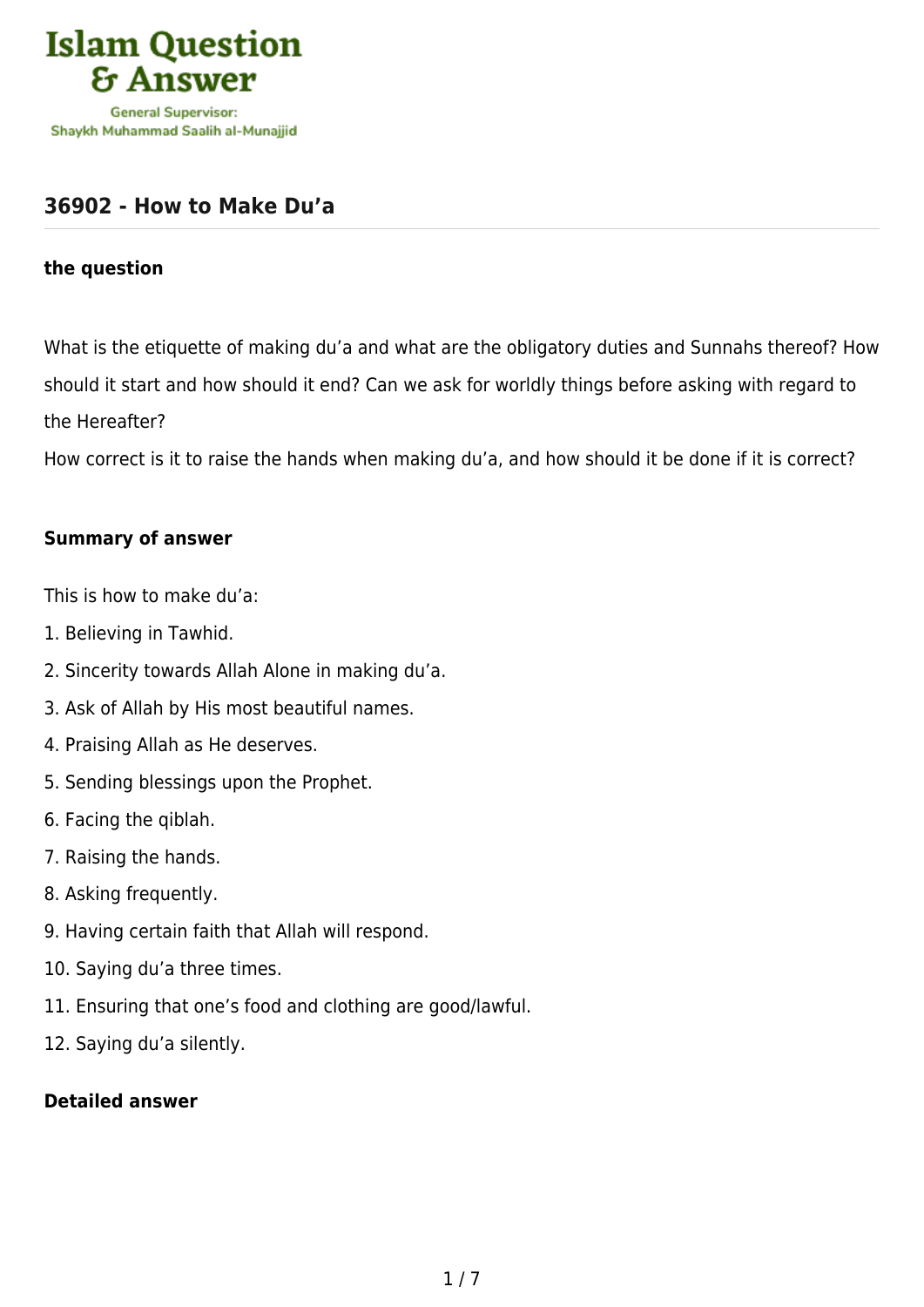

Praise be to Allah.

# **Du'a is worship**

Allah loves to be asked, and He encourages that in all things. He is angry with the one who does not ask of Him and He encourages His slaves to ask of Him. Allah says (interpretation of the meaning):

"And your Lord said: "Invoke Me [i.e. believe in My Oneness (Islamic Monotheism) and ask Me for anything] I will respond to your (invocation)." [Ghafir 40:60]

[Du'a is very important in Islam](https://islamqa.com/en/answers/320772) , so much so that the Prophet (peace and blessings of Allah be upon him) said: "Du'a is worship." (Narrated by al-Tirmidhi, 3372; Abu Dawud, 1479; Ibn Majah, 3828; classed as sahih by al-Albani in Sahih al-Tirmidhi, 2590)

## **The etiquette of du'a**

1. The one who is making du'a should [believe in Tawhid](https://islamqa.com/en/answers/10262) with regard to the divinity, Lordship, names and attributes of Allah. His heart should be filled with Tawhid. In order for Allah to respond to the du'a, it is essential that the person should be responding to his Lord by obeying Him and not disobeying Him. Allah says (interpretation of the meaning):

"And when My slaves ask you (O Muhammad) concerning Me, then (answer them), I am indeed near (to them by My Knowledge). I respond to the invocations of the supplicant when he calls on Me (without any mediator or intercessor). So let them obey Me and believe in Me, so that they may be led aright." [al-Baqarah 2:186]

2. [Sincerity towards Allah Alone in making du'a](https://islamqa.com/en/answers/11402) . Allah says (interpretation of the meaning):

"And they were commanded not, but that they should worship Allah, and worship none but Him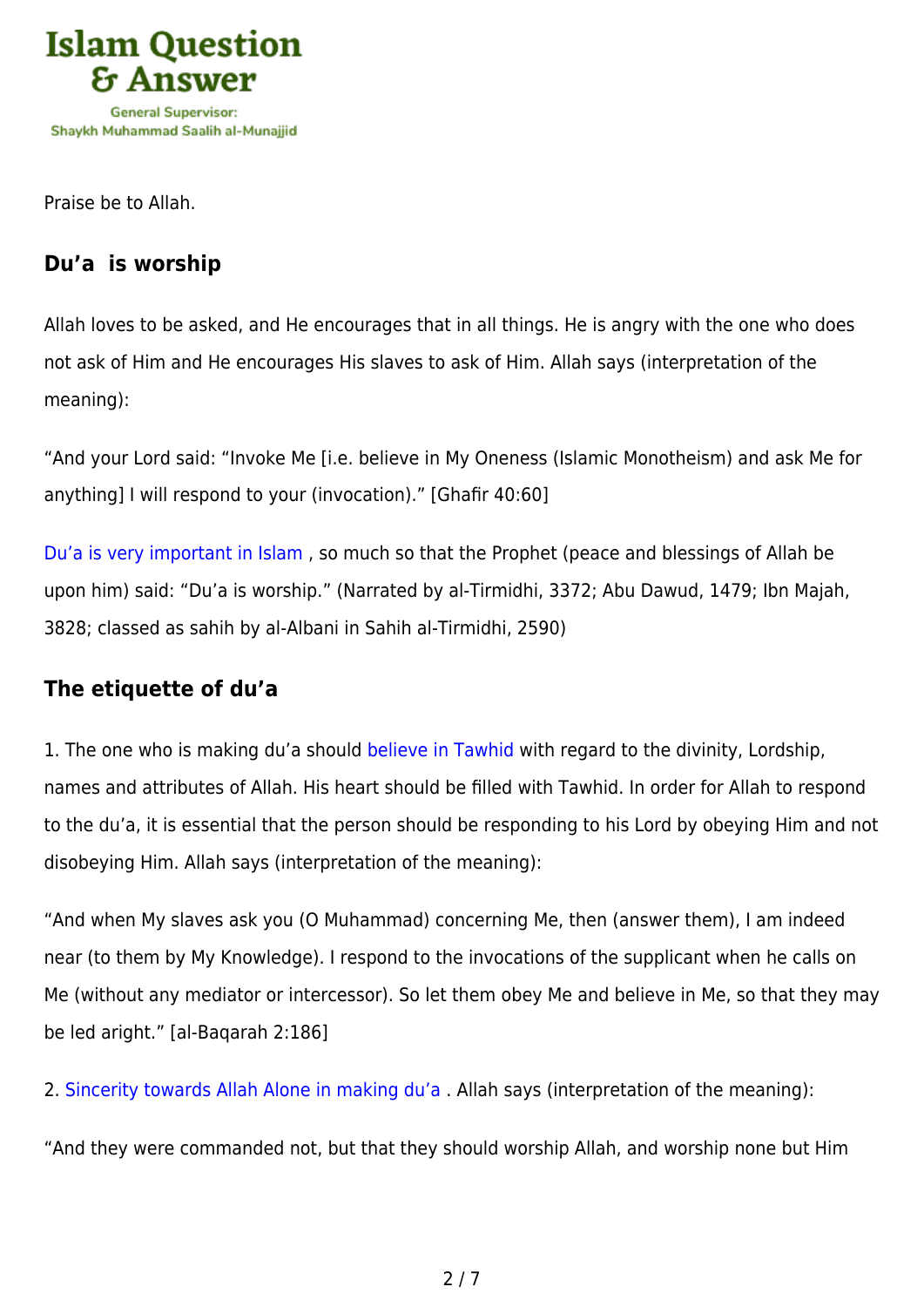

Alone (abstaining from ascribing partners to Him)." [al-Bayyinah 98:5]

Du'a is worship, as the Prophet (peace and blessings of Allah be upon him) said, so sincerity (ikhlas) is a condition of its being accepted.

3. We should ask of Allah by His [most beautiful names](https://islamqa.com/en/answers/188229) . Allah says (interpretation of the meaning):

"And (all) the Most Beautiful Names belong to Allah, so call on Him by them, and leave the company of those who belie or deny (or utter impious speech against) His Names." [al-A'raf 7:180]

3. We should praise Allah as He deserves before we call upon Him. Al-Tirmidhi (3476) narrated that Fadalah ibn 'Ubayd (may Allah be pleased with him) said: Whilst the Messenger of Allah (peace and blessings of Allah be upon him) was sitting, a man came in and prayed and said, "O Allah, forgive me and have mercy on me." The Messenger of Allah (peace and blessings be upon him) said, "You have been too hasty, O worshipper. When you have prayed and are sitting, praise Allah as He deserves to be praised, and send blessings upon me, then call upon Him." According to another version (3477): "When one of you prays, let him start with praise of Allah, then let him send blessings upon the Prophet (peace and blessings of Allah be upon him), then let him ask whatever he likes after that." Then another man prayed after that, and he praised Allah and sent blessings upon the Prophet (peace and blessings of Allah be upon him). The Prophet (peace and blessings of Allah be upon him) said: "O worshipper, ask and you will be answered." (Classed as sahih by al-Albani in Sahih al-Tirmidhi, 2765, 2767)

5. [Sending blessings upon the Prophet](https://islamqa.com/en/answers/20054) (peace and blessings of Allah be upon him). The Prophet (peace and blessings of Allah be upon him) said: "Every du'a is kept back until you send blessings upon the Prophet (peace and blessings of Allah be upon him)." Narrated by al-Tabarani in al-Awsat, 1/220; classed as sahهh by al-Albani in Sahih al-Jami', 4399.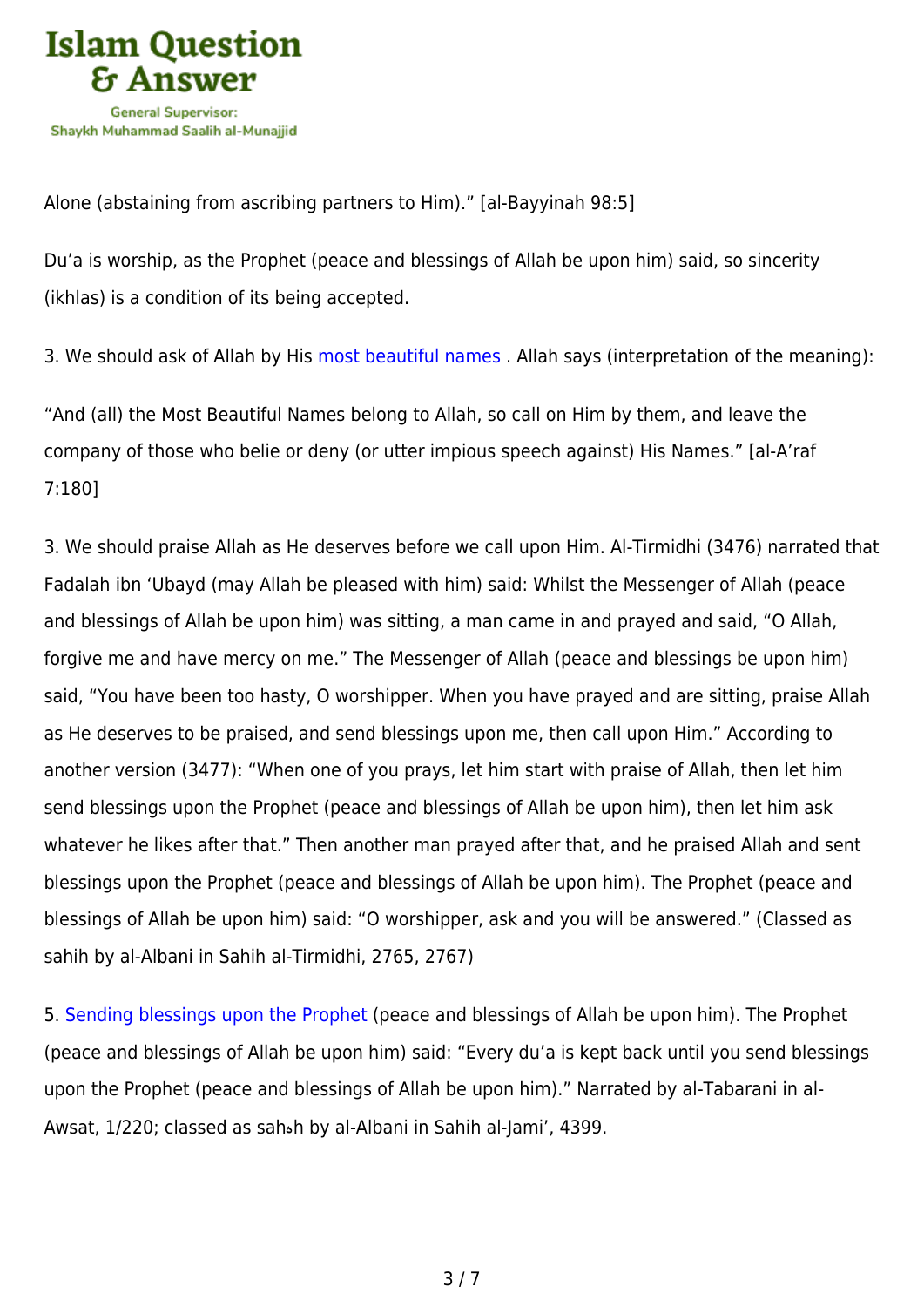

Shavkh Muhammad Saalih al-Munaiiid

6. Facing towards the qiblah. Muslim (1763) narrated that 'Umar ibn al-Khattab (may Allah be pleased with him) said: On the day of Badr, the Messenger of Allah (peace and blessings of Allah be upon him) looked at the mushrikin, who were one thousand strong, and his Companions numbered three hundred and nineteen. Then the Prophet of Allah (peace and blessings of Allah be upon him) turned to face the qiblah, then he stretched forth his hands and started to cry out to his Lord: "O Allah, grant me what You have promised me, O Allah, give me what You have promised me. O Allah, if this small band of Muslims perishes, You will not be worshipped on earth." He kept on crying out to his Lord, stretching forth his hands, facing towards the qiblah, until his cloak fell from his shoulders…

Al-Nawawi (may Allah have mercy on him) said in Sharh Muslim: This shows that it is mustahabb to face towards the qiblah when making du'a, and to raise the hands.

7. [Raising the hands](https://islamqa.com/en/answers/8594) . Abu Dawud (1488) narrated that Salman (may Allah be pleased with him) said: The Messenger of Allah (peace and blessings of Allah be upon him) said: "Your Lord, may He be blessed and exalted, is Kind and Most Generous, and He is too kind to let His slave, if he raises his hands to Him, bring them back empty." Classed as sahih by Shaykh al-Albani in Sahih Abi Dawud, 1320.

The palm of the hand should be raised heavenwards, in the manner of a humble beggar who hopes to be given something. Abu Dawud (1486) narrated from Malik ibn Yasar (may Allah be pleased with him) that the Messenger of Allah (peace and blessings of Allah be upon him) said: "When you ask of Allah, ask of Him with the palms of your hands, not with the backs of them." Classed as sahih by Shaykh al-Albani in Sahih Abi Dawud, 1318.

Should the hands be held together when raising them or should there be a gap between them?

Shaykh Ibn 'Uthaymin (may Allah have mercy on him) stated in al-Sharh al-Mumti' (4/25) that they should be held together. What he said is: "As for separating them and holding them far apart from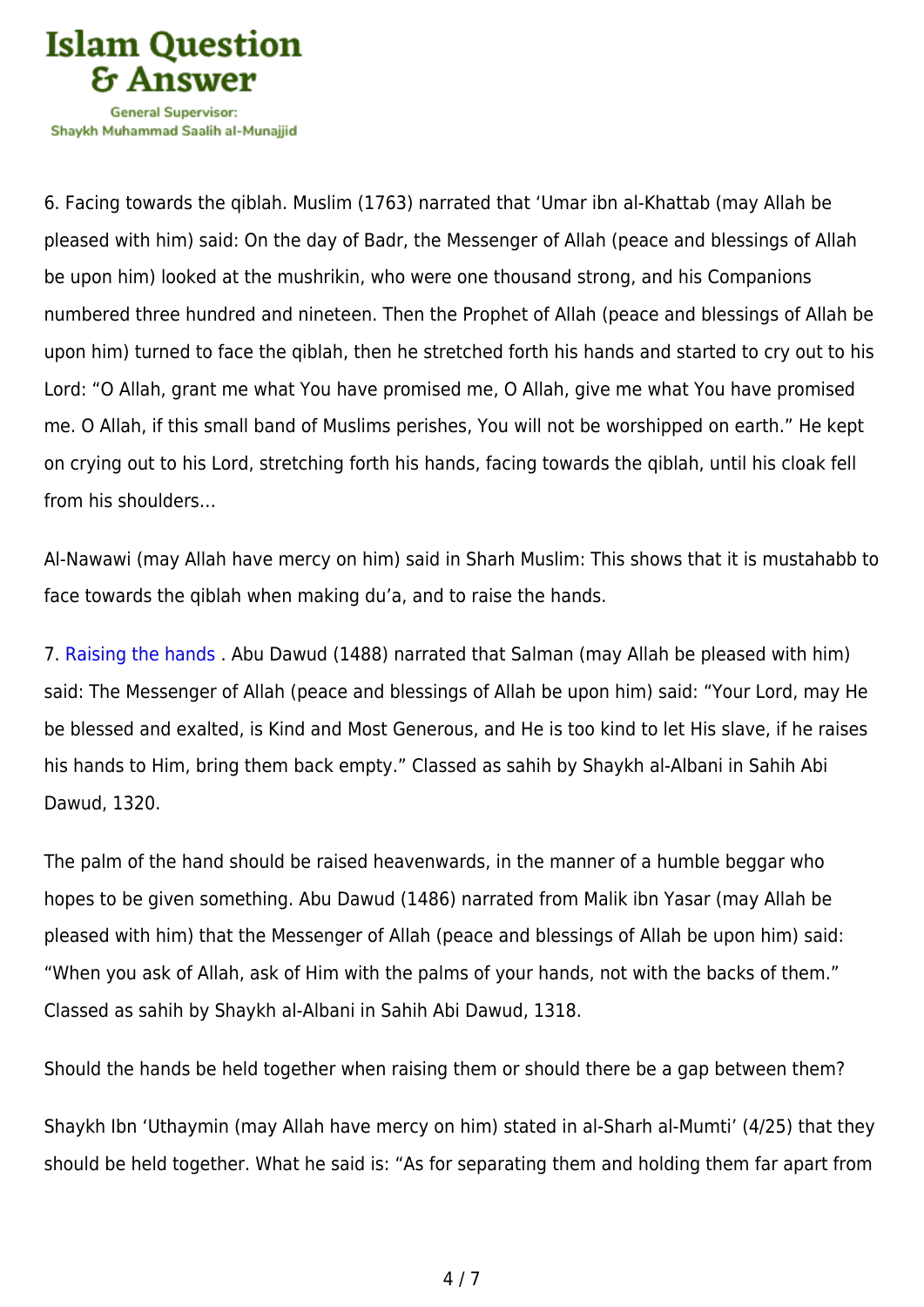

one another, there is no basis for that in the Sunnah or in the words of the scholars." End quote.

8. Having certain faith that Allah will respond, and focusing with proper presence of mind, because the Prophet (peace and blessings of Allah be upon him) said: "Call upon Allah while you are certain of a response, and remember that Allah will not answer a du'a that comes from a negligent and heedless heart." Narrated by al-Tirmidhi, 3479; classed as hasan by Shaykh al-Albani in Sahih al-Tirmidhi, 2766.

9. Asking frequently. A person should ask his Lord for whatever he wants of the good things in this world and the Hereafter, and he should beseech Allah in du'a, and not seek a hasty response, because the Prophet (peace and blessings of Allah be upon him) said: "The slave will receive a response so long as his du'a does not involve sin or severing of family ties, and so long as he is not hasty." It was said, "What does being hasty mean?" He said: "When he says, 'I made du'a and I made du'a, and I have not seen any response,' and he gets frustrated and stops making du'a." Narrated by al-Bukhari, 6340; Muslim, 2735.

10. He should be firm in his du'a, because the Prophet (peace and blessings of Allah be upon him) said: "No one of you should say, 'O Allah, forgive me if You wish, O Allah, have mercy on me if You wish'; he should be firm in his asking, for Allah cannot be compelled." Narrated by al-Bukhari, 6339; Muslim, 2679.

11. Beseeching, humility, hope and fear. Allah says (interpretation of the meaning):

"Invoke your Lord with humility and in secret." [al-A'raf 7:55]

"Verily, they used to hasten to do good deeds, and they used to call on Us with hope and fear, and used to humble themselves before Us." [al-Anbiya' 21:90]

"And remember your Lord within yourself, humbly and with fear and without loudness in words in the mornings and in the afternoons." [al-A'raf 7:205]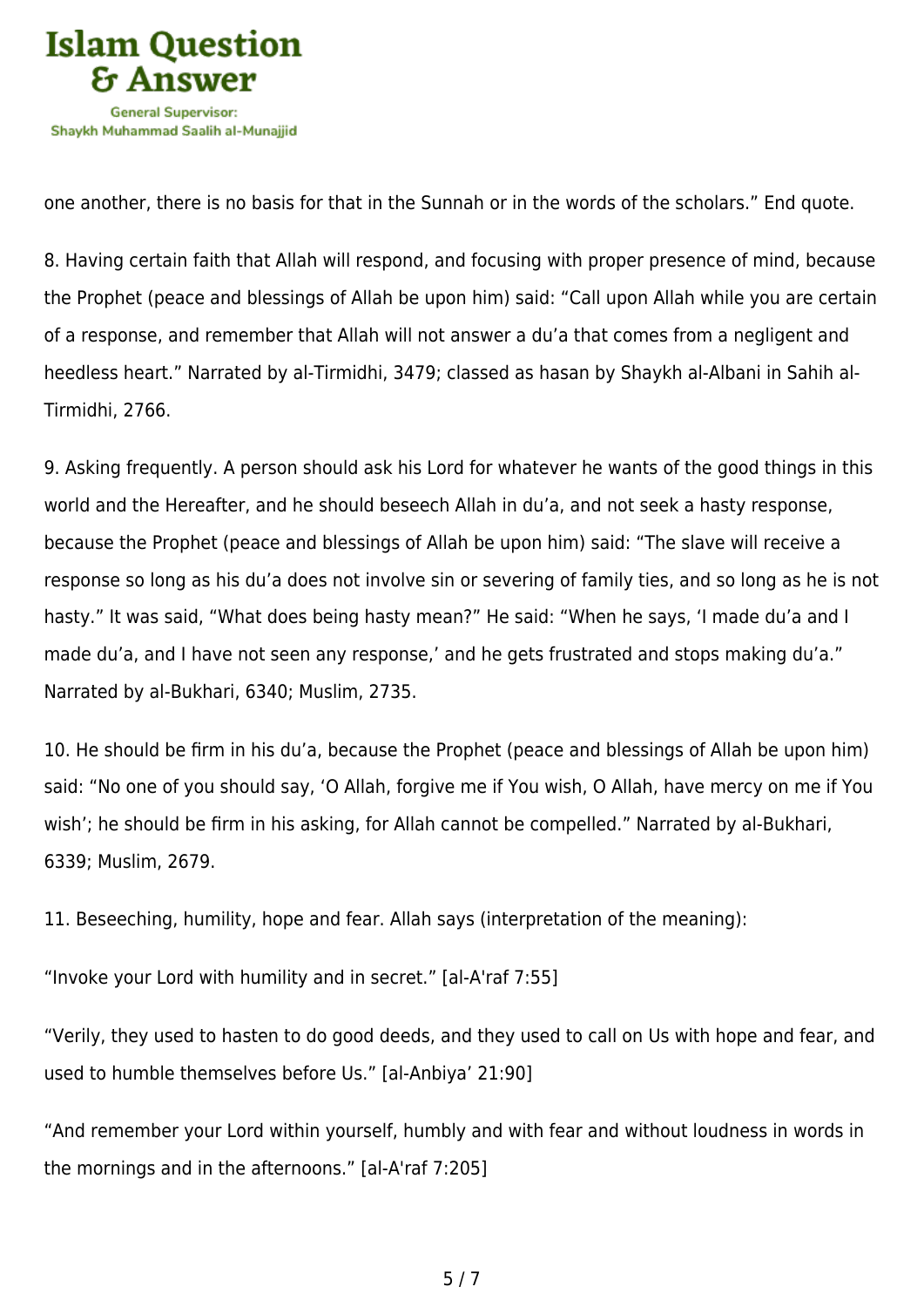**Islam Question General Supervisor:** 

Shavkh Muhammad Saalih al-Munaiiid

12. Saying du'as three times. Al-Bukhari (240) and Muslim (1794) narrated that 'Abd-Allah ibn Mas'ud (may Allah be pleased with him) said: "Whilst the Messenger of Allah (peace and blessings of Allah be upon him) was praying at the Ka'bah, Abu Jahl and his companions were sitting nearby. They had slaughtered a camel the previous day, and Abu Jahl said: "Which of you will go and get the abdominal contents of the camel of Banu So and So and put it on the back of Muhammad when he prostrates?" The worst of the people went and got it, and when the Prophet (peace and blessings of Allah be upon him) prostrated, he placed it between his shoulders. They started laughing, leaning against one another. I was standing there watching, and if I had had any power, I would have lifted it from the back of the Messenger of Allah (peace and blessings of Allah be upon him). The Prophet (peace and blessings of Allah be upon him) remained in prostration, not lifting his head, until someone went and told Fatimah. She came with Juwayriyah, and lifted it from him, then she turned to them and rebuked them. When the Prophet (peace and blessings of Allah be upon him) had finished his prayer, he raised his voice and prayed against them – and when he made du'a or asked of Allah he would repeat it three times – and he said: "O Allah, punish Quraysh" three times. When they heard his voice, they stopped laughing and were afraid because of his du'a. Then he said, "O Allah, punish Abu Jahl ibn Hisham, 'Utbah ibn Rabi'ah, Shaybah ibn Rabi'ah, al-Walid ibn 'Uqbah, Umayyah ibn Khalaf and 'Uqbah ibn Abu Mu'ayt," and he mentioned the seventh but I cannot remember who it was. By the One Who sent Muhammad (peace and blessings of Allah be upon him) with the truth, I saw those whom he had named slain on the day of Badr, then they were dragged and thrown into the well, the well of Badr.

13. Ensuring that one's food and clothing are good (i.e., halal). Muslim (1015) narrated that Abu Hurayrah (may Allah be pleased with him) said: The Messenger of Allah (peace and blessings of Allah be upon him) said: "O people, Allah is Good and does not accept anything but that which is good. Allah enjoins upon the believers the same as He enjoined upon the Messengers. He says (interpretation of the meaning):

'O (you) Messengers! Eat of the Tayyibat [all kinds of Halal (lawful) foods which Allah has made

6 / 7